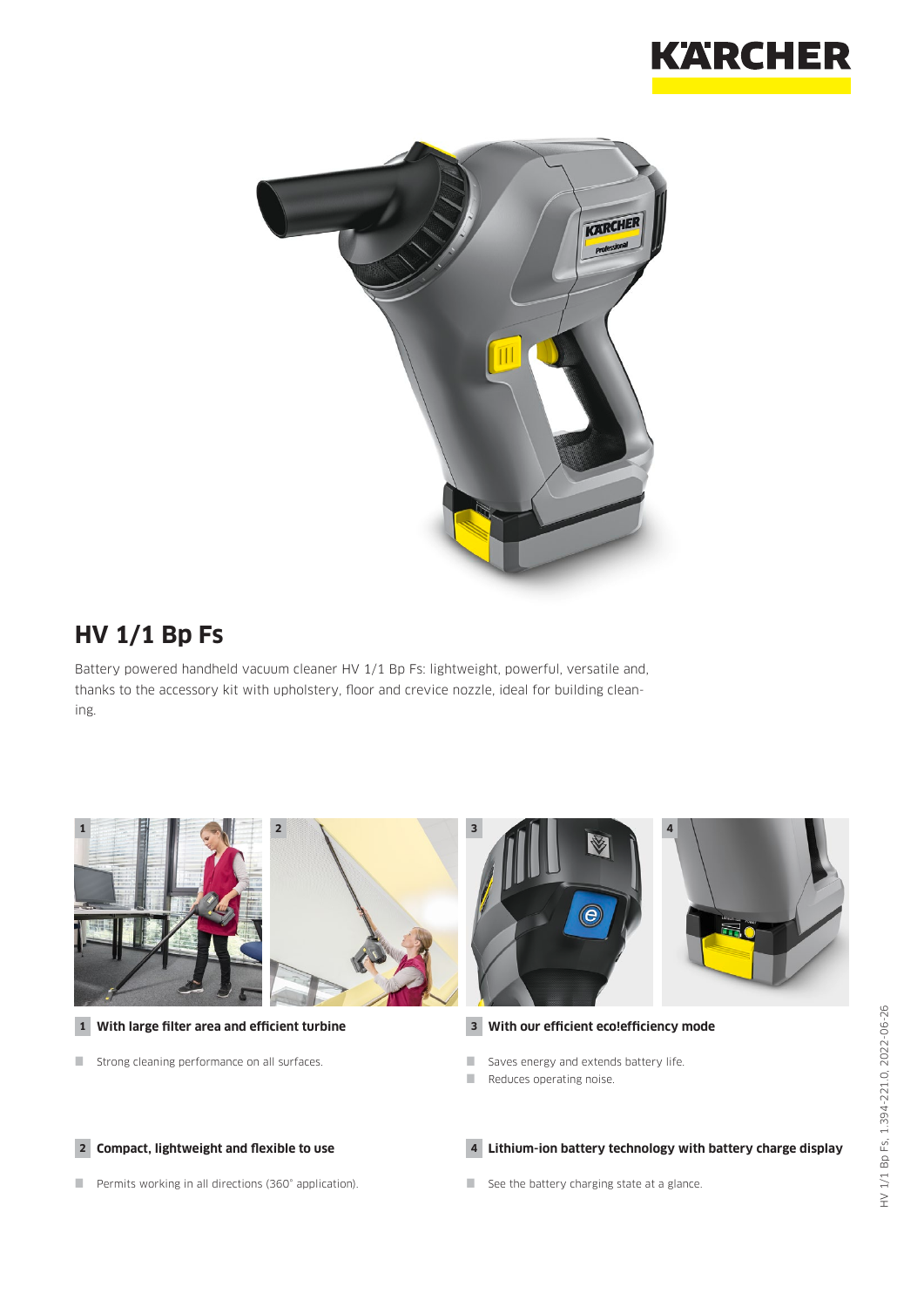# TECHNICAL DATA AND EQUIPMENT

### **KARCHER**



#### **HV 1/1 Bp Fs**

- Application-specific accessories for building cleaning service providers
- Energy-saving eco!efficiency mode
- $\blacksquare$  Time-saving quick charger

| <b>Technical data</b>         |              |                                                   |
|-------------------------------|--------------|---------------------------------------------------|
| Order no.                     |              | 1.394-221.0                                       |
| <b>EAN code</b>               |              | 4054278063614                                     |
| Supply voltage                | V            | 18                                                |
| <b>Container content</b>      |              | 0.9                                               |
| Sound pressure level          | dB(A)        | 69                                                |
| Air flow                      | l/s          | 33                                                |
| Vacuum                        | mbar / kPa   | 47/4.7                                            |
| <b>Standard nominal width</b> |              | DN 35                                             |
| <b>Battery type</b>           |              | Lithium-ion battery                               |
| Voltage                       | $\mathsf{v}$ | 18                                                |
| Capacity                      | Ah           | 2.5                                               |
| Weight                        | kg           | 1.8                                               |
| Dimensions (L x W x H)        | mm           | $306 \times 116 \times 290$                       |
|                               |              |                                                   |
| <b>Equipment</b>              |              |                                                   |
| <b>Suction tube</b>           | / mm         | piece(s) $\times$ m $2 \times 0.5 / 35 /$ Plastic |

**Floor nozzle Upholstery nozzle Crevice nozzle Suction brush**

 $\blacksquare$  Included in the scope of supply.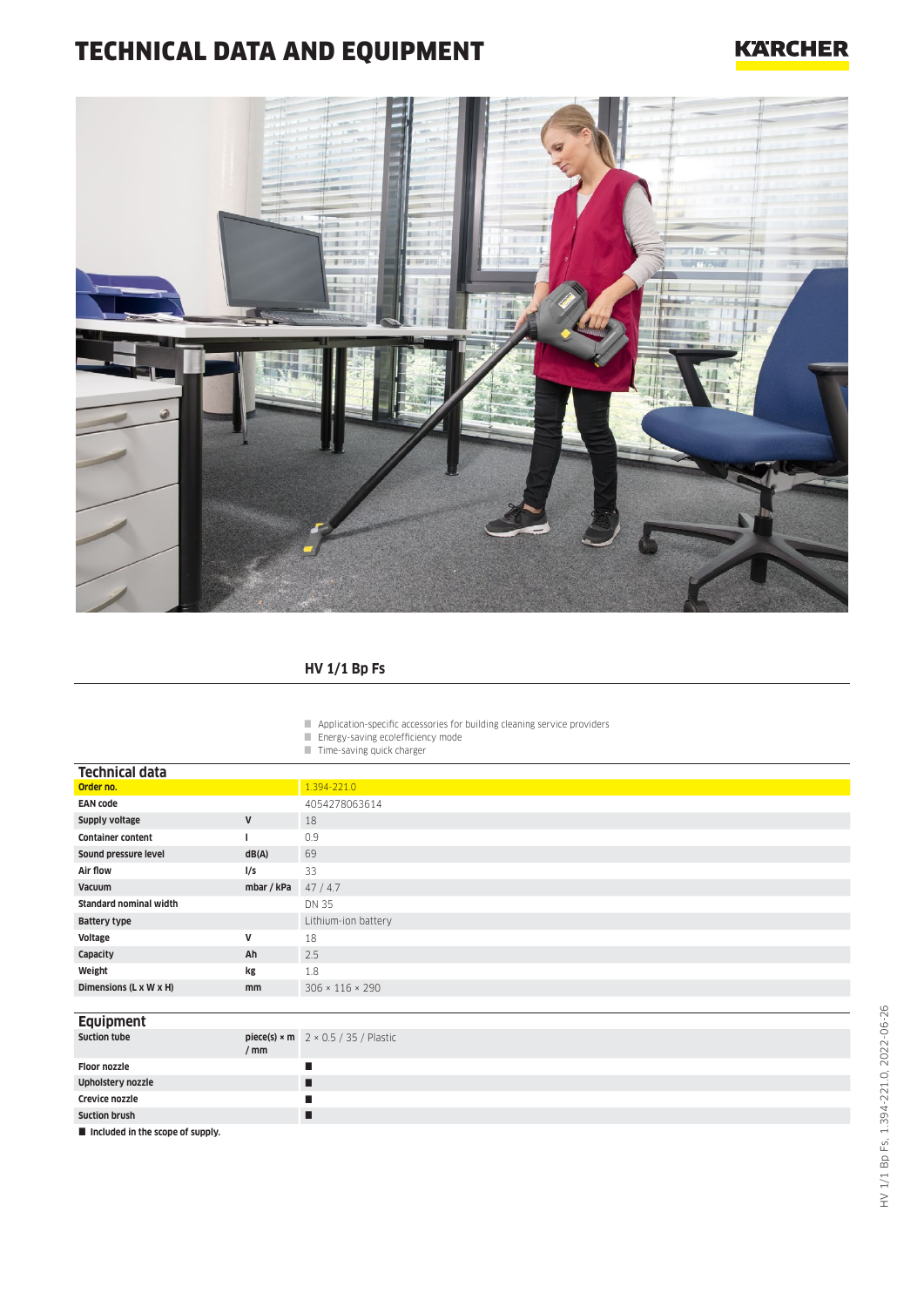### HV 1/1 BP FS 1.394-221.0



| Width<br>Price<br><b>Description</b><br>Quantity<br>Order no.                                                                                   |   |  |  |  |  |  |  |  |  |
|-------------------------------------------------------------------------------------------------------------------------------------------------|---|--|--|--|--|--|--|--|--|
| Rechargeable batteries + chargers                                                                                                               |   |  |  |  |  |  |  |  |  |
| $1$ piece $(s)$<br>Quick charger for batteries from the Kärcher 18 Volt plat-<br>BC 1/2<br>6.654-361.0<br>form.                                 | п |  |  |  |  |  |  |  |  |
| $1$ piece $(s)$<br>18 V Li-ion battery<br>6.654-364.0<br>Battery pack BP 250/18<br><b>1988</b> - The alternative attack a second and account of |   |  |  |  |  |  |  |  |  |

Included in the scope of supply.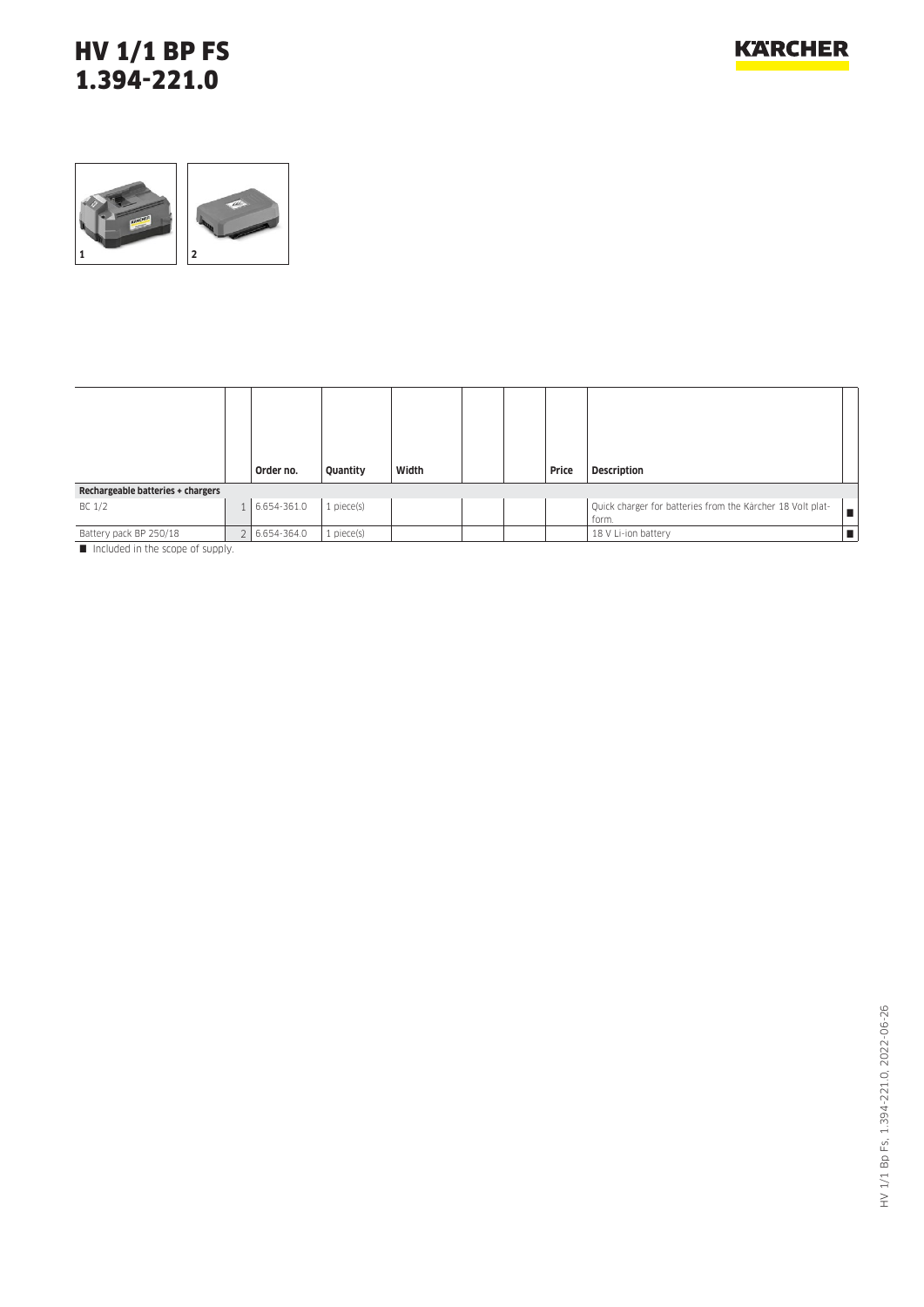### HV 1/1 BP FS 1.394-221.0



|                           |  | Order no.     | Quantity        |  |  |  | Price | <b>Description</b>                                                                                                                                                                  |
|---------------------------|--|---------------|-----------------|--|--|--|-------|-------------------------------------------------------------------------------------------------------------------------------------------------------------------------------------|
| <b>Exhaust air filter</b> |  |               |                 |  |  |  |       |                                                                                                                                                                                     |
| Prefilter                 |  | 1 5.745-094.0 | $1$ piece $(s)$ |  |  |  |       | Powerful prefilter for use in our battery powered handheld<br>vacuum cleaner HV 1/1 Bp. Reliably protects the cartridge<br>filter against coarse dirt. Very simple cleaning.        |
| Cartridge filter paper    |  |               |                 |  |  |  |       |                                                                                                                                                                                     |
| Cartridge filter          |  | 2 6.414-034.0 | $1$ piece $(s)$ |  |  |  |       | Cartridge filter made from paper and plastic. Perfect for our<br>battery powered dry vacuum cleaner HV 1/1 Bp. Longlife<br>thanks to efficient prefilter, easy to clean and change. |

Included in the scope of supply.